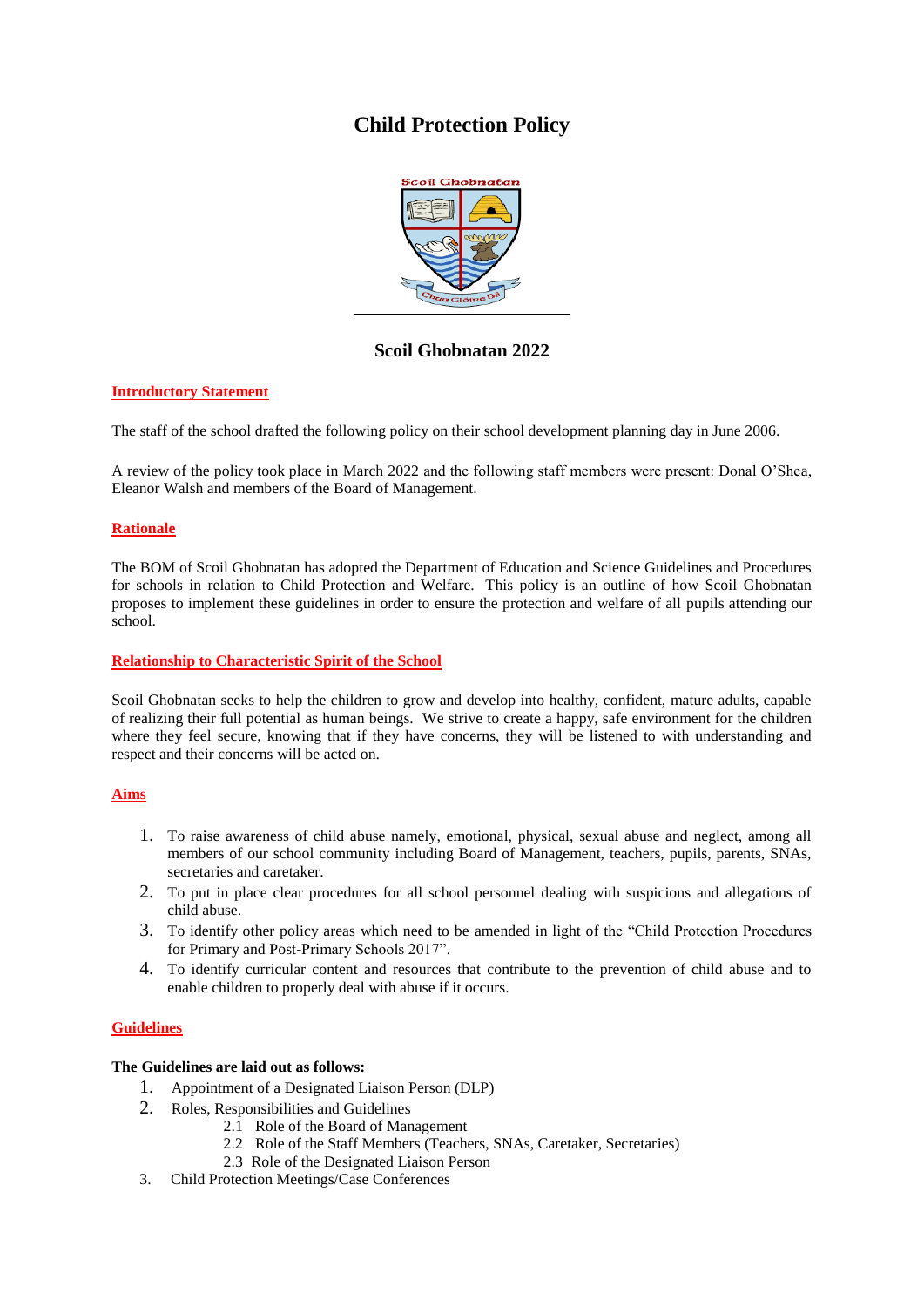- 4. Organisational Implications
- 5. Curriculum Implications

#### **1.0Appointment of a Designated Liaison Person (DLP)**

1.1 The Board of Management has appointed Donal O'Shea as the Designated Liaison Person (DLP) in Scoil Ghobnatan to have specific responsibility for child protection.

- 1.2 Eleanor Walsh has been appointed as Deputy DLP to take the place of the DLP if he is unavailable.
- 1.3 The position of DLP will be addressed at the first meeting of each new Board of Management. The DLP will continue to act as such until such time as he is replaced by the BOM.

#### **2.0 Roles and Responsibilities**

- The BOM has primary responsibility for the care and welfare of their pupils.
- The DLP has specific responsibility for the child protection in the school.
- All staff have a general duty of care to ensure that arrangements are in place to protect children from harm.

#### **2.1 Role of the Board of Management**

- a. To arrange for the planning, development and implementation of an effective Child Protection Programme.
- b. To monitor and evaluate its effectiveness.
- c. To provide appropriate staff development and training

#### **Specifically they will**

- a. Appoint a DLP and a deputy DLP.
- b. Have clear procedures for the dealing with allegations or suspicions of child abuse (See Below)
- c. Monitor the progress of children at risk.
- d. Ensure that curricular provision is in place for the prevention of child abuse.
- e. Investigate and respond to allegations of child abuse against one of the school's employees which have been reported to the Health Service Executive (HSE) or Gardai.
- f. To decide on teachers attendance at child protection meetings/case conferences and to advise teachers with regard to same.
- g. To ensure that Garda Vetting clearance is acquired by all new staff members (mandatory) and by any other adults who are in regular contact with the children e.g. sports/games instructions, drama/music teachers etc.

## **Incidental Visitors to the school**

All personnel providing tuition to pupils will be Garda vetted e.g. Dancing, Athletics, Sport.

Tutors supporting in-class initiatives will only work under the supervision of school staff.

Members of the Parent Support Group will be Garda vetted.

#### **Procedures for BOM in cases of allegations or suspicions of child abuse by a school employee:**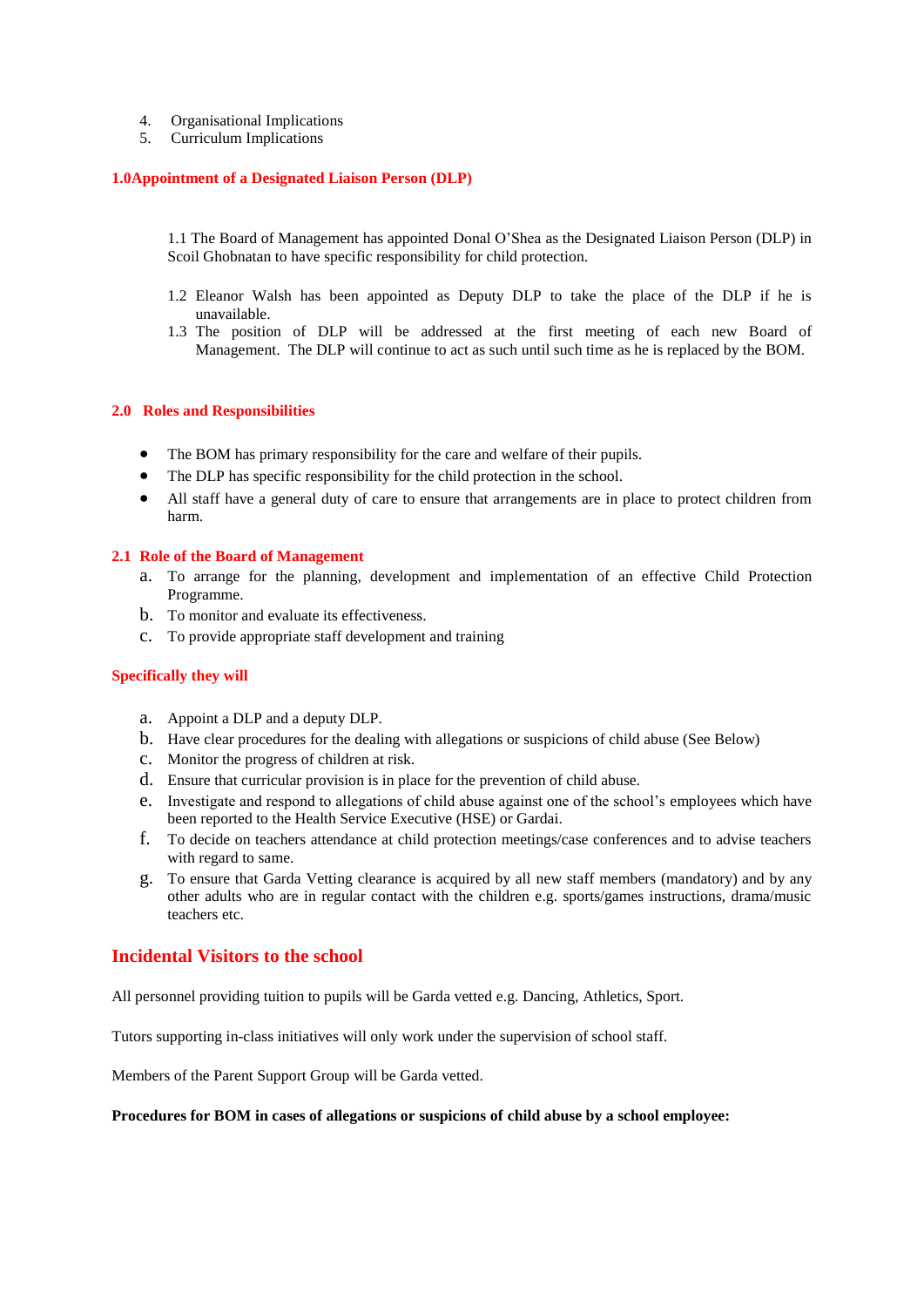## **A.Reporting**

In the event of receiving a complaint or suspicion regarding an employee:

- i. The DLP will immediately inform the chairperson.
- ii. S/he will seek a written statement of the allegation form the person/agency making the allegation. Parents/Guardians may make a statement on behalf of the child.
- iii. The DLP will seek advice from the relevant HSE services and will take responsibility for reporting, based on this advice.
- iv. If the DLP, following consultation with the HSE, decides that this matter is not for reporting, s/he must inform the Chairperson. They must then inform, in writing, the person or agency making the allegation, of the reasons for this decision. If this person or agency still has concerns, they are free to consult with or report to the relevant HSE or Gardai on an individual basis. The provisions of the Protection for Persons reporting Child Abuse Act 1998 apply, once they report reasonably and in good faith.
- v. If the DLP, following consultation with the HSE, decides that this matter is for reporting s/he should inform the Chairperson, who should then proceed in accordance with the procedures in the Child Protection Procedures for Primary and Post-Primary Schools". (2017 pages 59-62)
- vi. The DLP/Deputy DLP completes a standard reporting form as comprehensively as is possible.
- vii. When the Chairperson becomes aware of an allegation of abuse, s/he will always seek legal advice and base his/her response on this advice.
- viii. S/he will privately inform the employee of the fact and nature of the allegation and if it is to be reported, whether or not it has been reported by the DLP to the HSE. (Refer to 7.4, p.59 of Child Protection Guidelines and Procedures for Primary and Post Primary Schools 2017). The chairperson has a duty to afford the employee fairness and due process - s/he is entitled to details and a copy of the written allegation, to advice and representation and an opportunity to respond to the BOM within a week.

## **B.Responding**

- i. When the Chairperson becomes aware of an allegation of abuse s/he will always seek legal advice and base his/her response on this advice.
- ii. The Chairperson will consider whether there is any risk to pupils' safety. If the Chairperson considers that there is a risk –s/he may require the employee to take immediate administrative leave. If unsure the Chairperson will consult with the HSE/Gardai.
- iii. If administrative leave has been invoked, the Chairperson will inform the DES. The HSE (in some cases the Gardai) may also be notified in accordance with legal advice received.
- iv. Once it is deemed necessary by the DLP and the Chairperson to make a report (after receiving advice from the HSE) the Chairperson will convene and inform a meeting of the BOM as soon as possible.
- v. Where the alleged abuse has taken place within the school, or relates to the abuse of pupils of the school, by school employees outside of school time, the BOM will investigate the matter. They will convene a further meeting, once the relevant information has been gathered. At this meeting the BOM will consider in detail
	- the allegations made and their source,
	- the advice given by relevant authorities
	- and the written responses of the employee.
- vi. At this meeting also
	- The person/agency who is alleging abuse by the school employee should be offered an opportunity to present his/her case to the BOM and may be accompanied by another person.
	- Parents/Guardians may act on behalf of a child.
	- The employee should also be afforded an opportunity to present his/her case and may also be accompanied.
- vii. The BOM must deal with the matter sensitively and the employee must be fairly treated.
	- viii. The BOM will make a decision on action, if any, based on their investigation and will inform the employee of this in writing. They will also inform the DES of the outcome, if the employee has been absent on administrative leave.
	- ix. Where it is not possible for the BOM to conduct an enquiry into allegations (e.g. where abuse has occurred in past employment, or where the employee is undergoing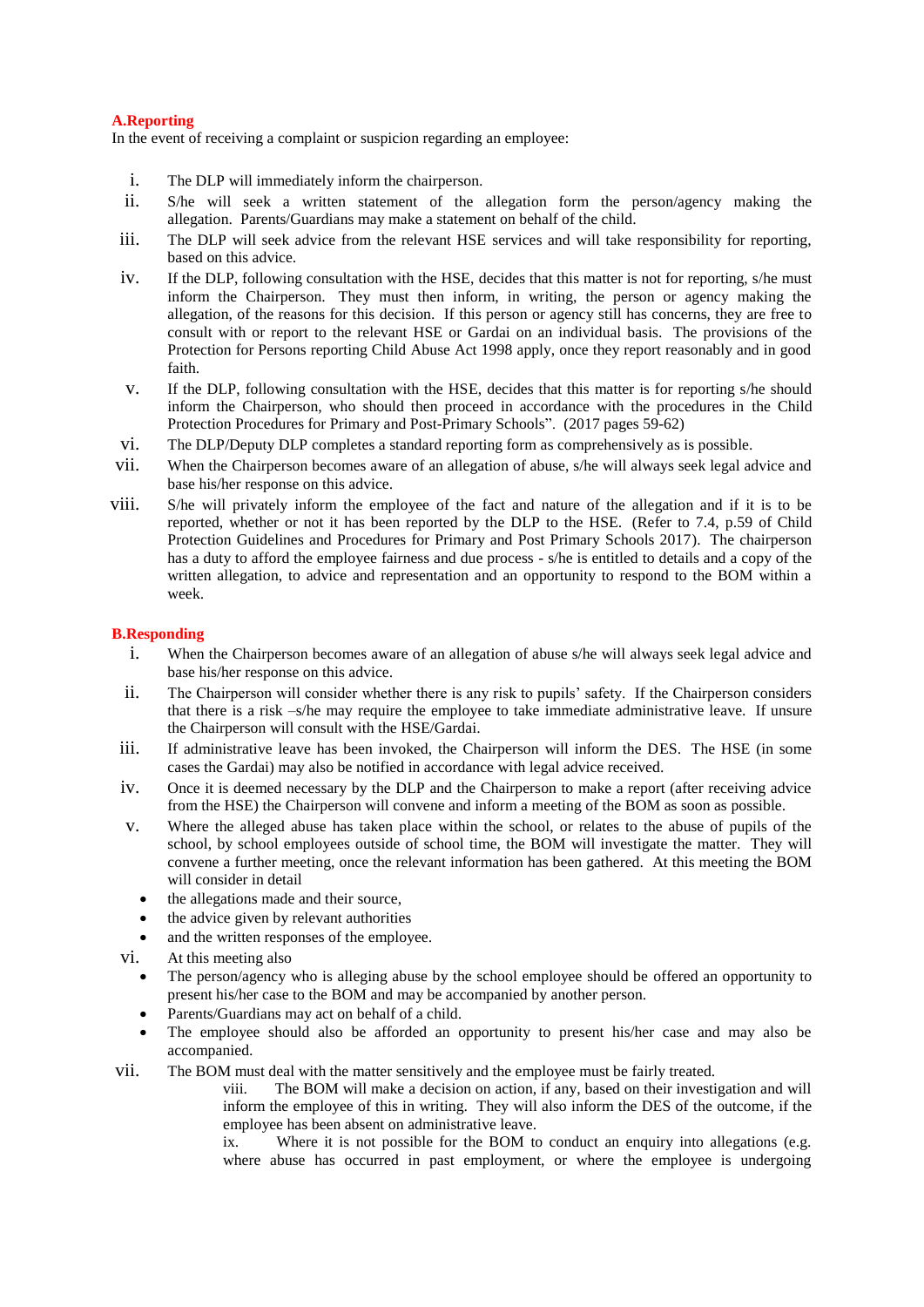investigation by relevant authorities, the Chairperson will maintain close contact with the HSE and receive reports and records from them where appropriate.

## **2.2 Role of the Staff Member (to include Teachers, SNAs, Caretaker, Secretaries etc.)**

- a. **It is the responsibility of all teachers and staff members to familiarise themselves with the Child Protection Procedures for Primary and |Post-Primary Schools 2017 especially**
- Chapter 2 Definition & Recognition of Child Abuse
- Chapter 5 Reporting of Concerns
- Chapter 3 (3.2) Recognition of possible Signs of Abuse

## b. **Guidelines for Teachers and Staff Members**

- 1. **Disclosures from children** (Chapter 3 (3.3)
- a. Where a child discloses alleged abuse to a staff member, the person receiving the information should listen carefully and supportively. Great care must be taken not to abuse the child's trust. This should not be a formal interview.

The following advice is offered:

- o **React calmly**
- o **Listen carefully and attentively**
- o **Take the child seriously**
- o **Reassure the child that they have taken the right action in talking to you**
- o **Do not promise to keep anything secret**
- o **Ask questions for clarification only. Do not ask leading questions.**
- o **Check back with the child that what you have heard is correct and understood**
- o **Do not express any opinions about the alleged abuser**
- o **Ensure that the child understands the procedures that will follow**
- o **Make a written record of the conversation as soon as possible, in as much detail as possible**
- o **Treat the information confidentially, subject to the requirements of the Children First National Guidance 2017 and relevant legislation**
- b. The staff member should obtain only necessary relevant facts. It is not the responsibility of school personnel to investigate allegations of abuse.
- c. The DLP should then be informed and given relevant records.
- d. If the suspected abuser is the DLP then the suspicion and any records will be passed on to the Chairperson who will proceed as per guidelines.

## 2. **Suspicions of Abuse:**

a. Staff members who suspect abuse should refer to Child Protection Procedures for Primary and Post-Primary Schools 2017 especially

Chapter 2 Definition & Recognition of Child Abuse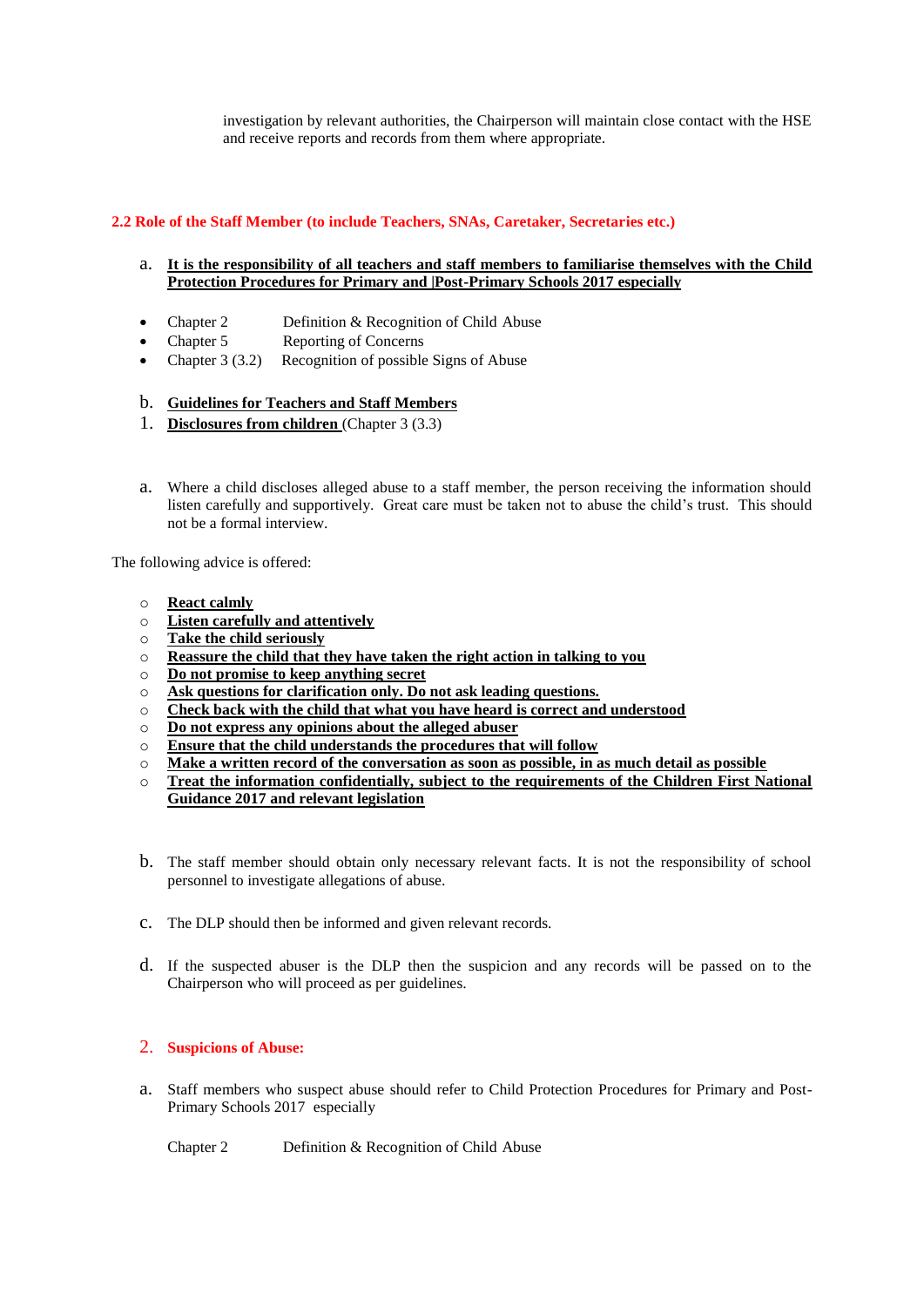Chapter 5 Reporting of Concerns

Chapter 3 (3.2) Recognition of possible Signs of Abuse

- b. Staff members should observe and record over time the dates/signs/symptoms/behaviour causing them concern.
- c. They should inform the DLP and pass on all records.

## 2. **Role of the Designated Liaison Person (DLP)**

- a. The DLP acts as a liaison with outside agencies, HSE, Gardai and other parties with child protection concerns.
- b. The DLP will inform all school personnel of the availability of the Children Protection Procedures for Primary and Post-Primary Schools 2017 in the school.. S/he will email and circulate to all staff Chapters  $2 \& 5 \&$ Chapter  $3 (3.2) 1$  of these guidelines and advise on good practice.
- c. The DLP will be available to staff for consultation regarding suspicions or disclosures of abuse. S/he will keep records of these consultations.
- d. The DLP will: seek advice from the HSE.
- e. The DLP will report suspicions and allegations of child abuse to the HSE or / and a Garda Siochana based on this advice.
- f. The DLP will maintain proper records in a secure, confidential manner and in a secure location.
- g. The DLP will keep up to date on current developments regarding child protection.

## **Guidelines for the DLP in handling reported concerns and disclosures**

- a. Where the DLP/Deputy DLP have concerns about a child, but are not sure whether to report the matter to the HSE, they should seek appropriate advice. To do this the DLP/Deputy DLP should make informal contact with the assigned (on duty) Social Worker. The DLP/Deputy in this case, should be explicit that she is requesting advice and not making a report. If advised to report the matter, the DLP will act on that advice.
- b. A report will then be made to the HSE by the DLP/Deputy, in person, by telephone or in writing. In the event of an emergency or non-availability of HSE staff, the report should be made to the Gardai. The DLP should also report the matter to the Chairperson of the BOM, who should then follow the procedures as outlined in Chapter 5 of Children Protection Procedures for Primary and Post-Primary Schools 2017.
- c. A standard reporting form is completed by the DLP/Deputy as comprehensively as possible. Tusla Report form (www.tusla.ie)
- d. Parents/Guardians will normally be informed that a report is being made. It may be decided that informing the parent/carer is likely to endanger the child or place the child at further risk. The decision not to inform the parent/carer should be briefly recorded together with the reasons for not doing so.
- e. When allegation is against the DLP, the Chairperson then assumes responsibility for reporting the matter to the HSE and filling in the standard reporting form.
- f. Where there are allegations or suspicions of Peer Abuse the DLP will follow the same procedures.
- Parents of all parties will be notified and the DLP will inform the Chairperson.
- Principal and class teachers will make arrangements to meet separately with all parents, to resolve the matter.
- The school will make arrangements to minimise the possibility of the abusive behaviour recurring.

# 3. **Child Protection Meetings (Case Conferences)**

- a. A request is made from the HSE through the DLP who should consult with the Chairman of the BOM of the school. The Chairperson may seek clarification through the DLP as to why the attendance of the school employee is necessary and ascertain who else will be present.
- b. The school employee may complete a report for the meeting/conference. (See Appendix 3, Child Protection Guidelines and Procedures, DES).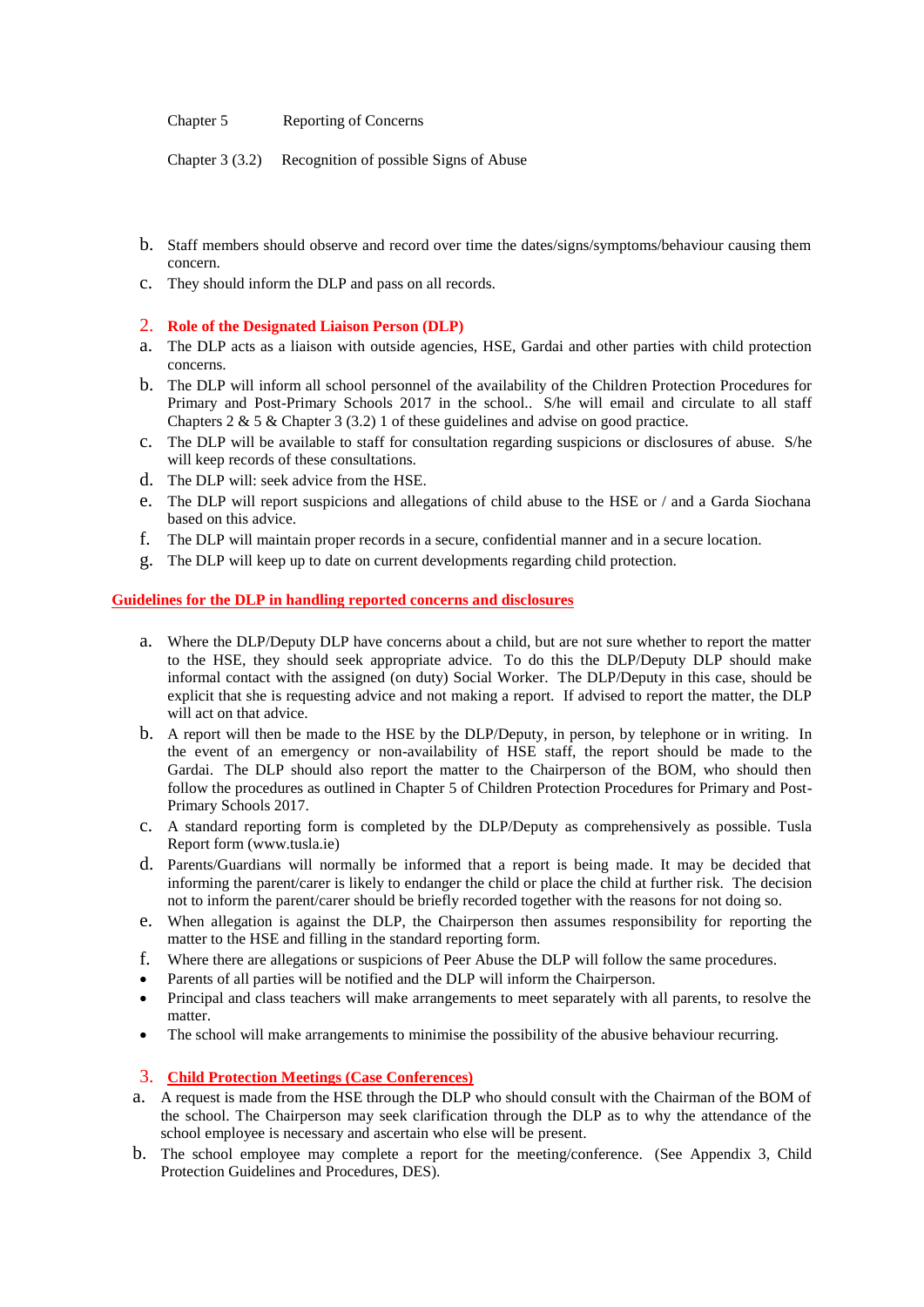- c. The school employee will be advised if children/parents/guardians are going to be present. The school employee may contact the Chairperson of the Child Meeting for advice.
- d. The school employee may keep a child's behaviour under closer observation, if requested to do so. This may include observing the child's behaviour, peer interactions, school progress or informal conversations.
- e. In all cases, individuals who refer or discuss their concerns about the care and protection of children with HSE staff, should be informed of the likely steps to be taken by the professionals involved. Where appropriate and within the normal limits of confidentiality, reporting staff will be kept informed about the outcomes of any enquiry or investigation following on from their report.
- f. Teachers attending a child protection meeting/case conference should familiarise themselves with the protocol outlined on pages 49 and 50 of Child Protection Procedures for Primary and Post-Primary Schools 2017.

## 4. **Organisational Implications**

School procedures already in place and new procedures being put in place will be examined with reference to the Children First Guidelines and any Child Protection issues that may arise will be addressed.

The following issues have been addressed in Policy reviews:

## **Accidents:**

While every precaution will be taken under our Health and Safety Statement to ensure the safety of children, we realise that accidents will happen. Accidents will be noted on an Incident Report form and will be addressed under our Accident Policy as part of Health and Safety.

#### **Attendance:**

Our school attendance will be monitored. With regards to child protection we will pay particular attention to trends in non-attendance. We will also monitor non-attendance in correlation with signs of neglect/ physical/ emotional abuse. In September 2017, in accordance with the E.W.B guidelines a new Attendance Policy has been devised and is currently being implemented.

## **Behaviour:**

Children are encouraged at all times to play co-operatively and inappropriate behaviour will be addressed under the Code of Behaviour. If an incident occurs which we consider to be of a sexualised nature we will notify the DLP who will record it and respond in accordance with the Child Protection guidelines.

#### **Bullying:**

Bullying behaviour will be addressed under the Anti- Bullying Policy. If the behaviour involved is of a sexualised nature or regarded as being particularly abusive then the matter will be referred to the DLP.

#### **Children travelling in staff cars:**

Members of school staff will not carry children alone in their cars at any time. If left with no alternative but to transport a child, three pupils are required to travel with the staff member. Where possible an additional staff member will travel.

## **Communication:**

Every effort will be made to enhance teacher- pupil communication. If pupils have concerns they will be listened to sympathetically. The SPHE/ Stay Safe/ RSE/ RE/ Oral language programmes allow for open pupilteacher communication, which is hoped will aid the teacher- pupil relationship. If the teachers have to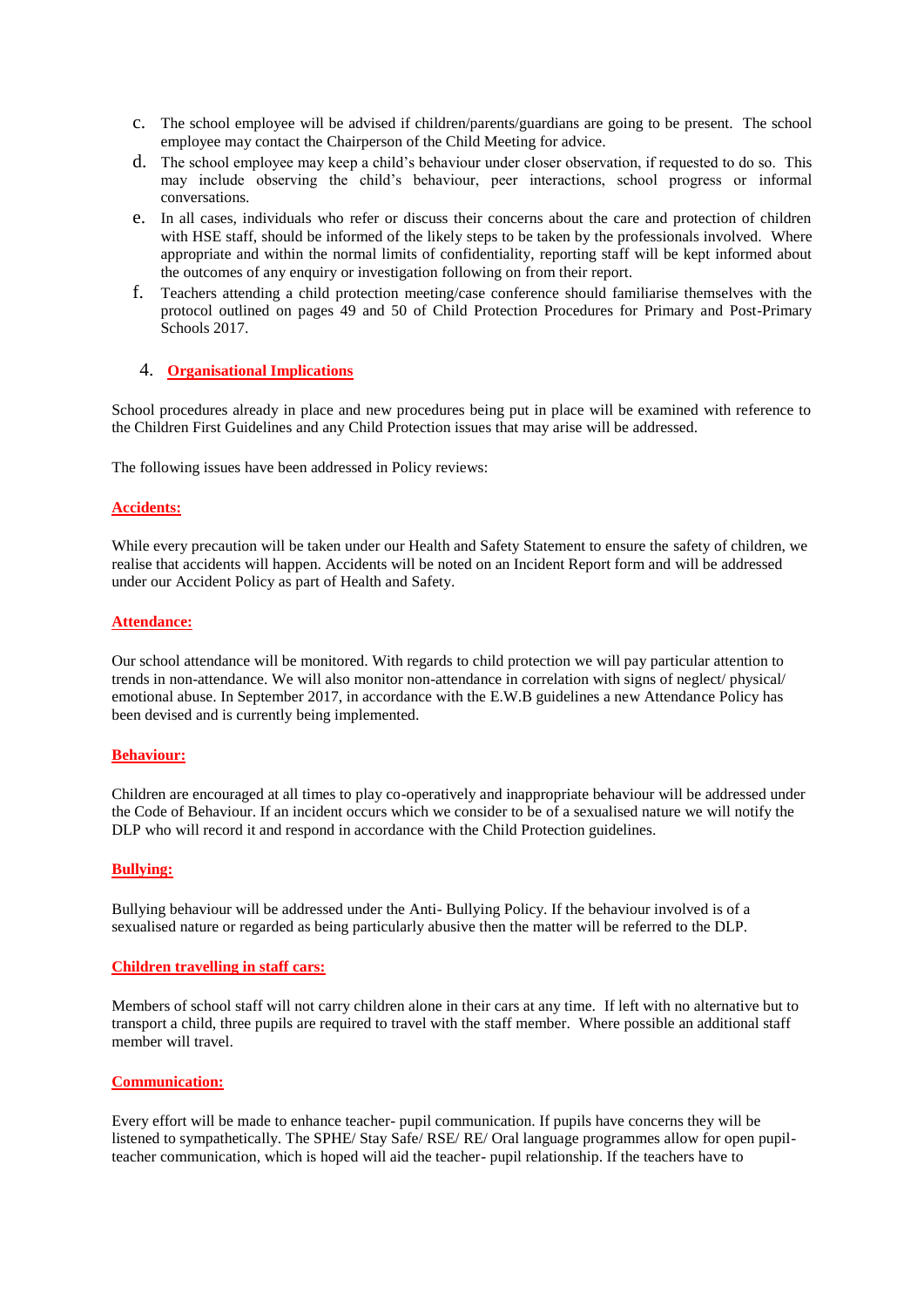communicate with pupils on a one- to- one basis, they are requested to leave the classroom door open or have another child or member of staff present.

#### **Induction of Teachers and Ancillary Staff:**

The DLP will be responsible for informing new teachers and ancillary staff of the Child Protection Procedures for Primary and Post-Primary Schools 201. . The DLP will provide a copy of chapters 2&5 and chapter 3 (3.2) to all new staff. All new teachers are expected to teach the objectives of the SPHE programme. The NIPT Team is responsible for the mentoring of new teachers. Assistant Principals will be responsible for supporting new teachers as they implement the SPHE objectives. Margaret Butler is also responsible for ensuring that new teachers know how to use Aladdin Connect and will inform the teachers of record keeping procedures.

#### **Induction of pupils:**

All parents and children will be made aware of the attendance rules and their implications as laid down in the Education Welfare Act (2000). All parents will be informed of the programme in place in the school that deal with personal development e.g. RSE and SPHE. Parents are encouraged to make an appointment with the class teacher / principal if they wish to discuss their child's progress/ attendance. All parents have access to a copy of the school's Code of Behaviour and Anti-Bullying policies on the school website.

#### **Record keeping:**

All files relating to the children's progress are kept in a locked filling cabinet. Teachers will keep each child's file updated with results of assessments carried out, dates and details of meetings with parents and notes from parents. Sensitive information regarding children will be shared on a need-to-know-basis.

#### **Supervision:**

Supervision is organised within the school to ensure that there is comprehensive supervision of children at all break times and on school trips. A yard duty rota is prepared on an annual basis to ensure children are supervised in the morning, during breaks and while leaving the school. An Acceptable Use policy is in place to insure that children are supervised while on the internet.

#### **Visibility:**

Teachers will ensure that pupils are visible in the schoolyard. Pupils will not be allowed spend time in classrooms where they are not under adult supervision. They are not to leave the schoolyard or to engage with adults who are outside of the schoolyard.

#### **Visitors:**

Exceptional arrangements are in place to comply with Covid-19 protocols. There is now a security system in place whereby only staff members can enter the school by using a 'fob system'. All visitors must enter through the front office and report to the secretary or a member of staff.

Staff members on yard duty will be aware of visitors entering the schoolyard and will ascertain their intentions. They will be supervised in the discharge of their business. When people are collecting pupils early they must report to the office and sign the pupil out.

Visitors to the school who are in regular contact with the pupils will be made aware of our Child Protection policy and will have to adhere to its principles.

#### **Children with specific toileting/ intimate needs:**

 In all situations where a pupil needs assistance with toileting/ intimate care, their needs will be discussed at an I.E.P. meeting and the school procedure will be outlined to parents. The purpose of the